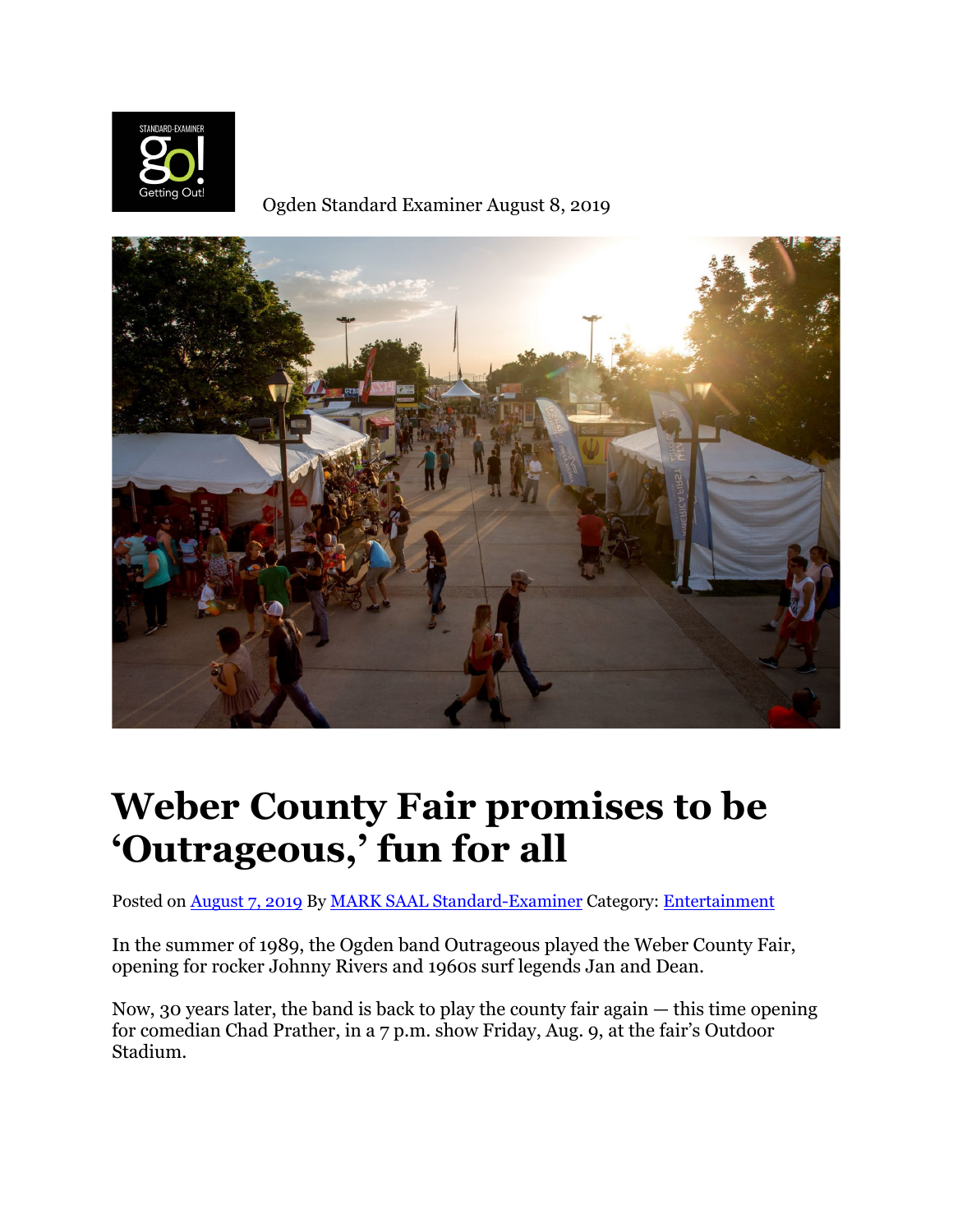Steve Kaufman, lead vocalist and bassist for the '60s cover band, describes the Outrageous sound as "sort of Chicago meets the Rolling Stones."

Now 68, Kaufman says the core members of the group — who started out under various band names, including Still Rain — have been together since 1968. He was in the 8th grade at the time.

"We say we're the oldest band in the world, next to the Rolling Stones," Kaufman jokes.

The group mostly plays cover songs from the 1960s and early 1970s.

"We were playing this music back when it was first being played," Kaufman said.

The Outrageous moniker came along in the 1980s, after Still Rain picked up another band member.

"In 1984 we added an additional keyboard player, and he'd always say everything was 'outrageous,'" Kaufman recalls. "Our music was outrageous, we were outrageous."

That new band member, unbeknownst to the rest of the band, had a large banner made that read "Outrageous" in the style of script used by the 1970s band Chicago. The band started putting it on the side of their van, and the name stuck.

"I kind of wish we could go back to Still Rain," Kaufman says today, "but everybody knows us as Outrageous now."

The first time the band played the fair, it was a four-piece outfit. Today, Outrageous is a 10-piece group, which also features Ron Nichols (drums, percussion/congas, harmonica), Stu Young (keyboards, trombone, vocals), Scott Jensen (drums/congas, percussion), Mike Ballif (rhythm guitar, vocals), Ray Barrios (trumpet), Cy Schmidt (saxophone, flute), Rachelle Valdez (lead vocals), Randy Hughes (lead guitar), and Andrew Nichols (drums, percussion/congas).

Most of the band members are professionals — they have four attorneys, a senior vice president of an international insurance company, an owner of an insurance agency, and a nightclub owner in the group.

"We all have high-end day jobs," Kaufman said. "We do this (music) because we don't know how not to do it."

At one point, back in 1973, Kaufman says they were offered a tour opening for Three Dog Night, but the band members were busy launching their lives — off to college and careers — and they turned it down.

"The timing was off, so we didn't take the contract," Kaufman says.